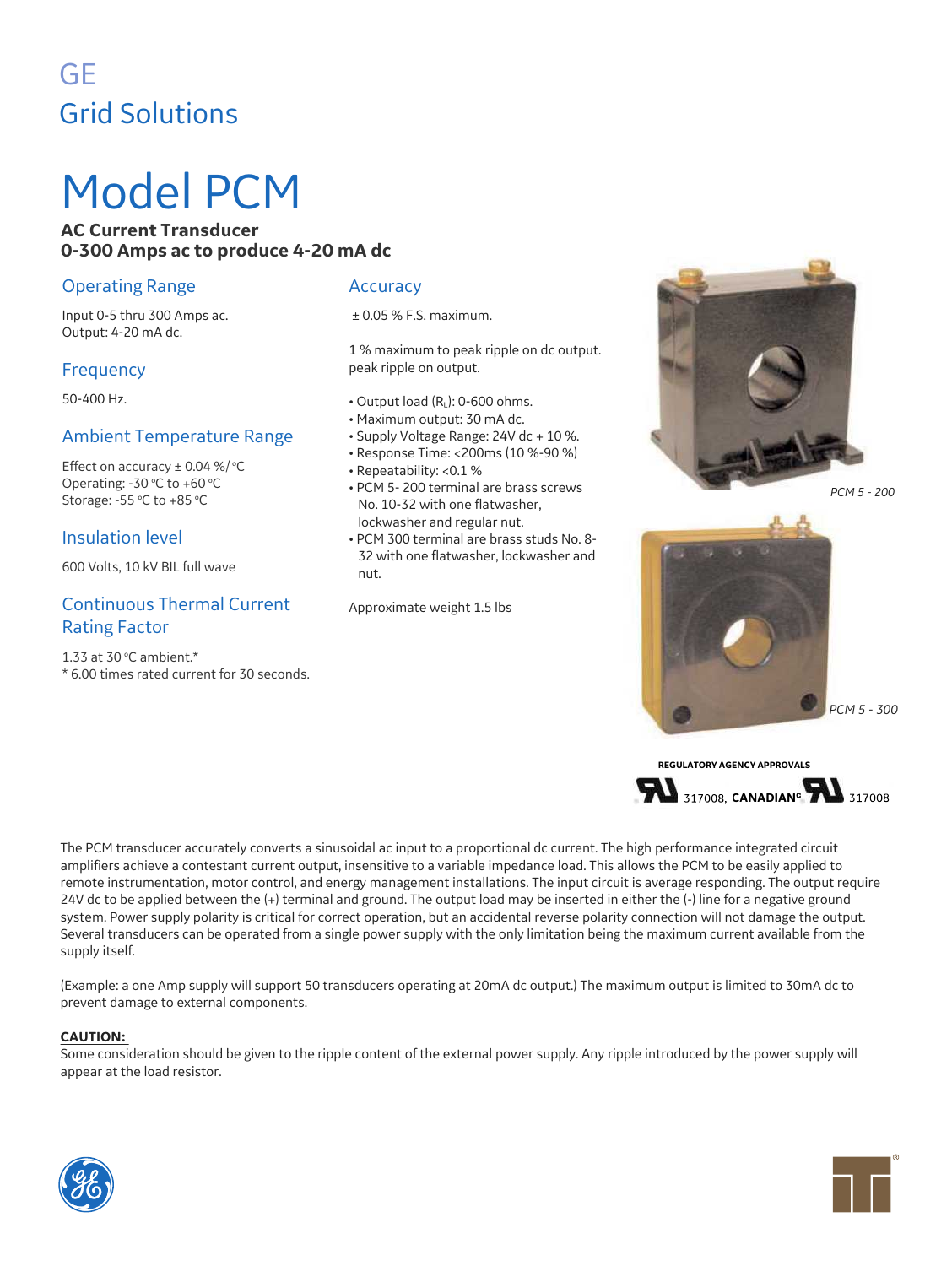# Model PCM

| Model Number     | Input Current Range |
|------------------|---------------------|
| PCM <sub>5</sub> | $0 - 5$             |
| <b>PCM 10</b>    | $0 - 10$            |
| <b>PCM 20</b>    | $0 - 20$            |
| <b>PCM 30</b>    | $0 - 30$            |
| <b>PCM 50</b>    | $0 - 50$            |
| <b>PCM 75</b>    | $0 - 75$            |
| <b>PCM 100</b>   | $0 - 100$           |
| <b>PCM 150</b>   | $0 - 150$           |
| <b>PCM 200</b>   | $0 - 200$           |
| <b>PCM 300</b>   | $0 - 300$           |

*For load currents which are greater than 600A the PCL-5 may be used in conjunction with separate higher ratio C.T.'s having a rated 5A secondary.*

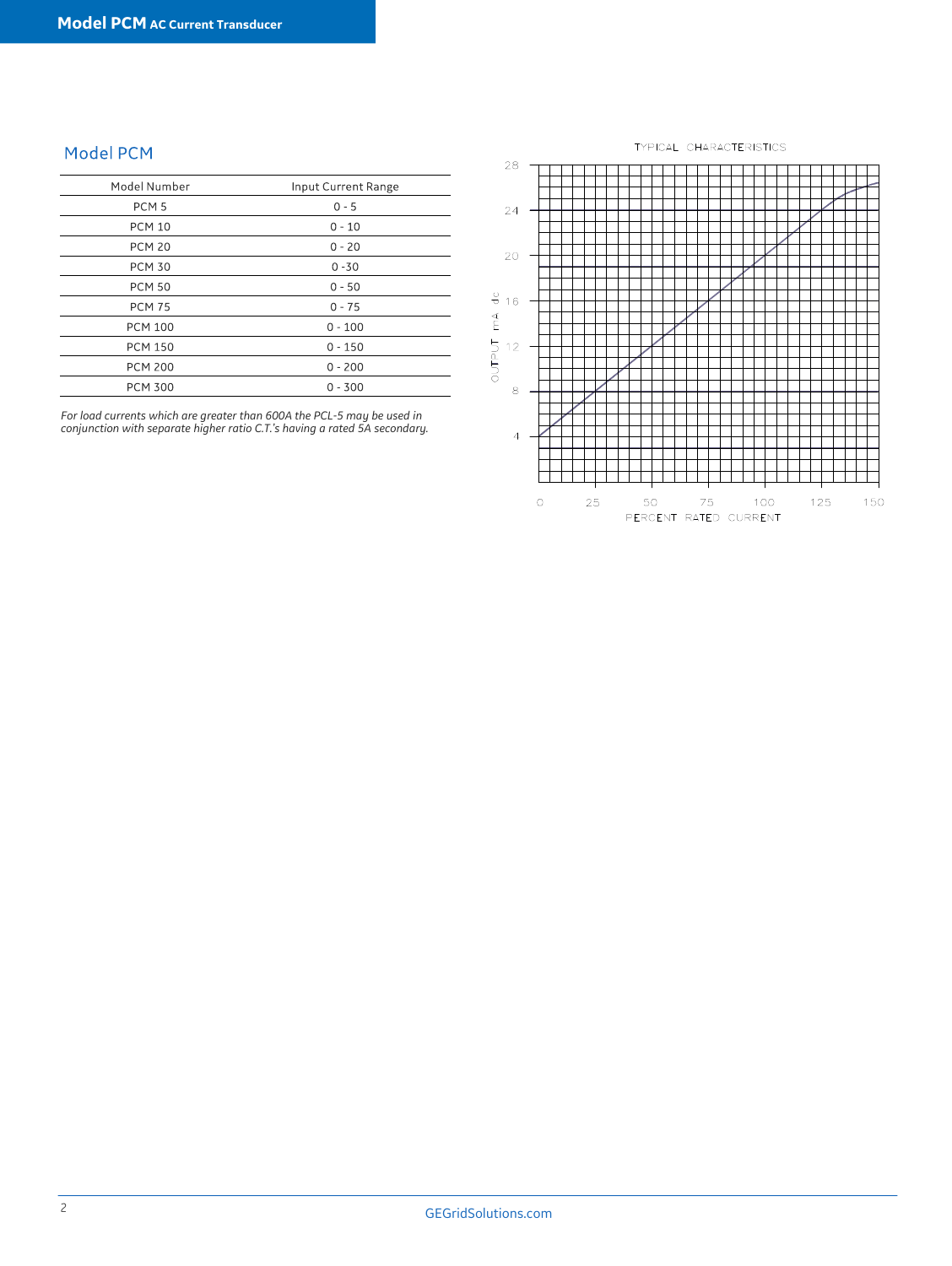#### Applications Notes



#### **Application**

| Calculating        | $\frac{1}{2}$ in = = ac Amps measured                            |
|--------------------|------------------------------------------------------------------|
|                    | $\begin{bmatrix} 1 \\ 0 \end{bmatrix}$ = mA dc out of PCL        |
| <b>Rated Input</b> | CT Primary Rating (when monitoring a CT)                         |
| <b>Rated Input</b> | PCL Primary Rating (when monitoring direct)                      |
| Where:             | <sup>1</sup> in = Rated input $X\left(\frac{1_{o}-4}{16}\right)$ |

NOTE: Output current of each PCM is limited to 30mA max. From this the required by using capacity of the D.C. supply can be calculated by multiplying the total number of PCM's times 0.03A to find the maximum requirement output capacity of the supply. It is possible to achieve an output close to full scale increase output resolution by using multiple turns through the window of the PCM. The following equation would apply:

$$
\frac{1}{n} = \frac{Rated input Amps}{No. of Turns} \times \frac{10 - 4}{16}
$$

EXAMPLE: A PCM 5 Is used with two turns and is monitoring a 2A load.

If I<sub>o</sub> = 16.8 mA then I<sub>in</sub> = 
$$
\frac{5}{2}
$$
 X  $(\frac{16.8 - 4}{16})$  = 2 Amps